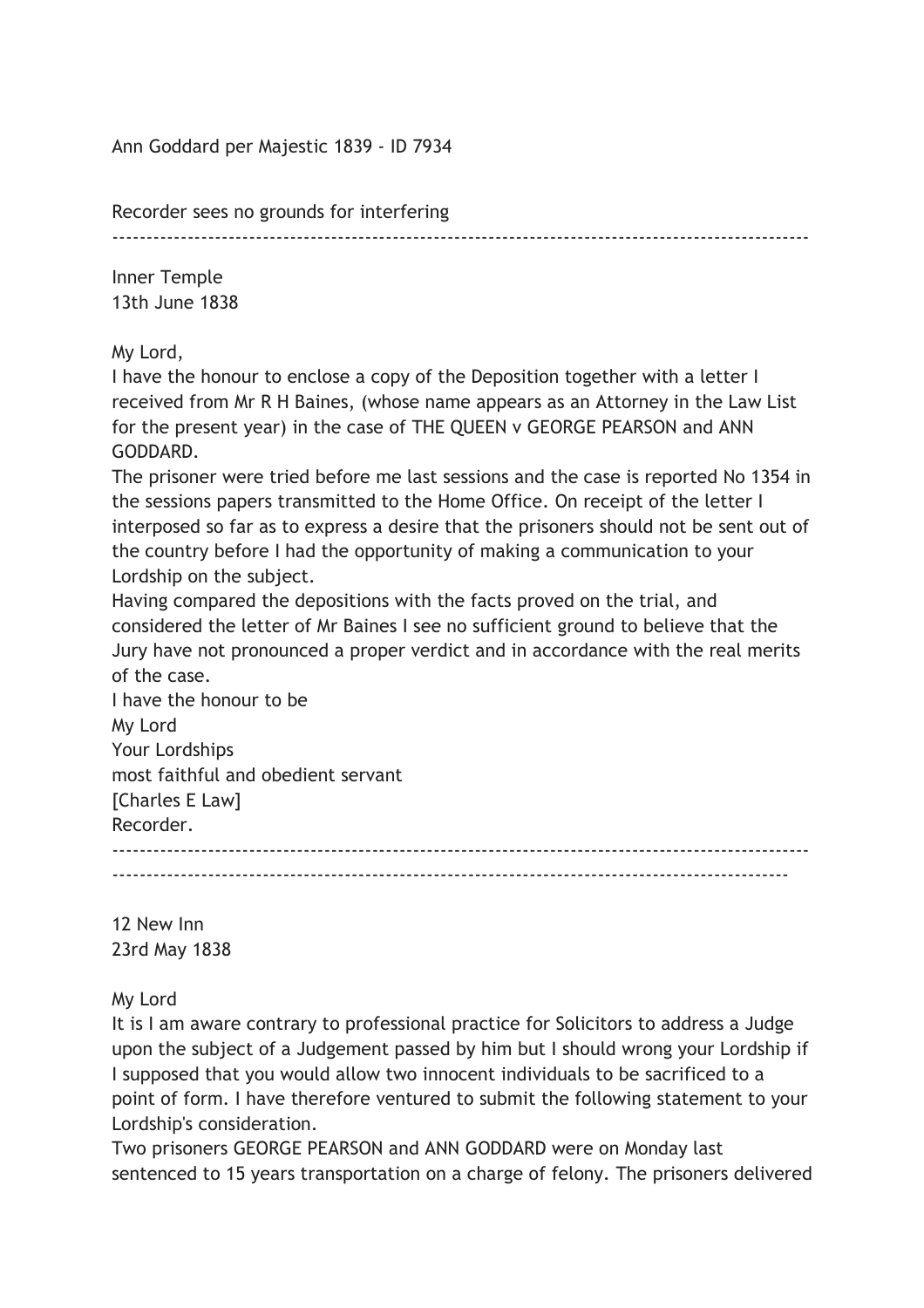2 briefs a week before the trial to Mr Phillips - on Monday when the case was about to be tried Mr Phillips said that he could not possibly conduct the defence as he was then engaged in an important case in another Court and that Mr Duane would hold the Brief for him. Mr Duane did appear on the prisoners behalf and however much I may feel obliged by that gentleman's taking the Brief at a moments notice it was nevertheless morally impossible for him to become acquainted with the circumstances of the case in the few minutes he had to precise the Brief. He addressed the Jury and submitted the case to them on one point only [ ] that even supposing the prisoners were guilty of taking the half crown they were charged with doing they so took it under an impression that they were entitled to it for the use of their [ ].

The Learned Council relied upon that point of law and would not call the three witnesses who had been subpoenaed - two of whom had been in attendance day after day for nearly the whole week.

The testimony of these witnesses would have established the following important facts:

The first witness would have proved that he was present when the Prosecutor came down stairs that the Prosecutor was much intoxicated - that a scuffle took place on the stairs between the two prisoners the Prosecutor and the girl who had been in the bedroom with him - that the girl then left the house - that Prosecutor did not then complain of having lost 2s6p nor that either of the prisoners had attempted to steal his watch that the Prosecutor so far from being anxcious to escape from the house (as your Lordship may recollect in [ ] examination he stated himself to have been) he actually went into the kitchen and invited the prisoner PEARSON to drink at his (Prosecutor) own expense which PEARSON refused to dothat Prosecutor then asked witness and three other young men present to drink with him which they all refused to do so because they knew that he was already drunk that seeing that none of the party would have anything to say to him Prosecutor left the house but on leaving the house he made no complaint whatever nor expressed himself dissatisfied with anything except that his coat was torn that witnesses shortly afterwards gave to prisoner GODDARD 6d to fetch him some beer and that she returned with the beer and the change of the 6d in her hand when the Policeman were in the house as that she did not go out to change the 2s6p as your Lordship suggests that witness and all present had not the slightest expectation of Prosecutors intention of making a complaint that neither of the prisoners and anyone present secreted or spent a half crown - that both the prisoners declared their innocence and requested the Policeman to search them and the house and every one present that even when the Prosecutor was accompanied by the Policeman he did not say a word of prisoners having attempted to take his watch.

The next witness would have proved that this disturbance took place on a Saturday night and that on the Sunday following Prosecutor came to the house and desired to see witness who is a Charwoman that he then expressed his regret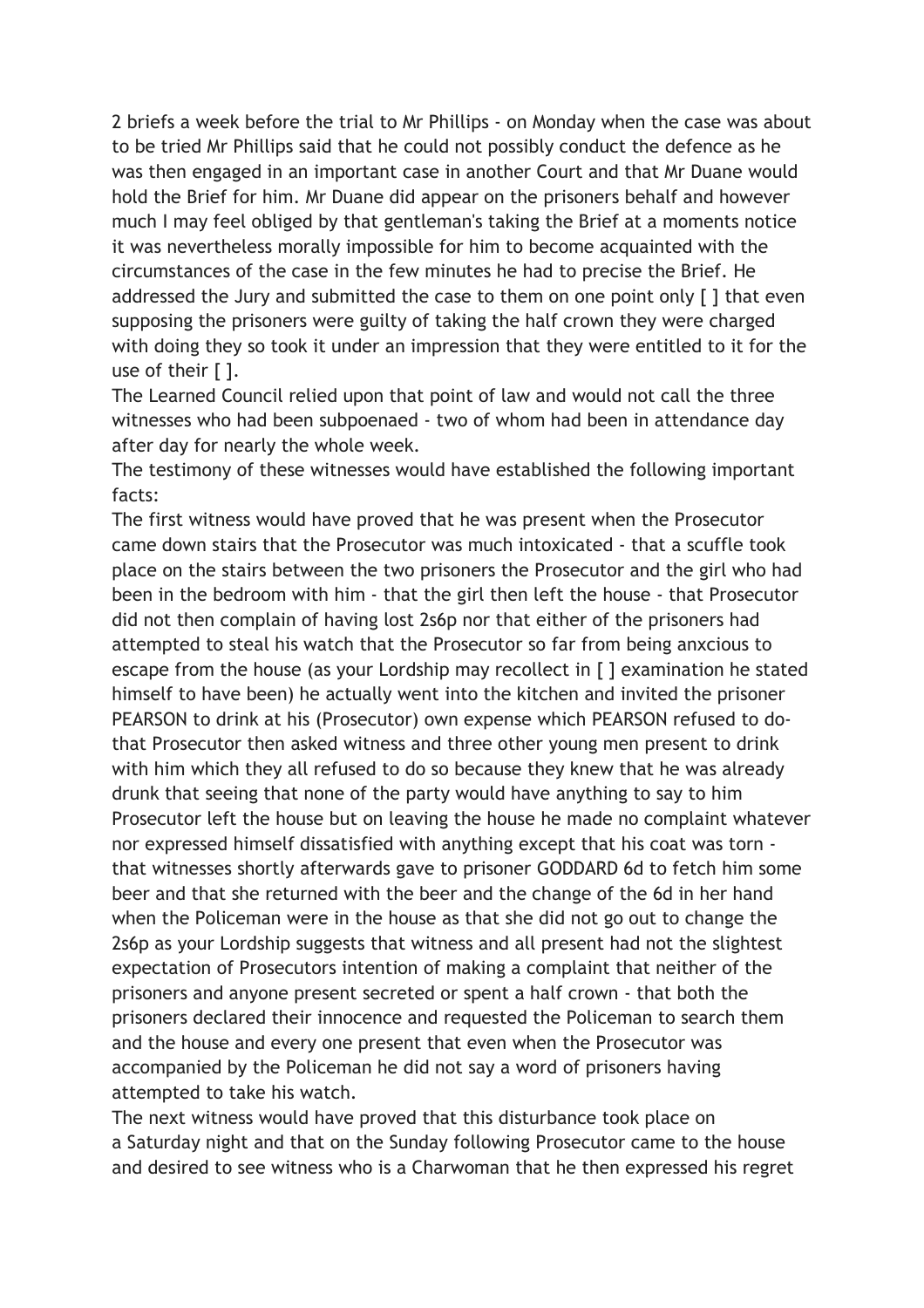at what had passed and stated he should not have made the complaint had he not been very much intoxicated that he wished to have it settled - that he had quite forgotten all about it until one of the Policemen came to him on that (Sunday) morning and informed him of all that had passed the night before and told him that he must appear before the Magistrates on the following morning but that he would not appear but would go out of the way if prisoners would pay him 3/6d for his days work and 2/6d for the half crown he had lost, that witness observed that both the prisoners were honest people altho' they kept a brothel and asked him if he was quite sure that the prisoners had taken the half crown when prisoner replied he certainly had a half crown in his hand for the purpose of giving it to the girl when he reached the street and he could not say whether the prisoners or the girl had taken it but certainly it was gone. That witness then saw prisoners who directed her to pay 5/- to the Prosecutor when witness pledged some of her own child's clothes to raise the 5/- but Prosecutor did not again call upon her receive it.

It was stated in Court that the prisoner PEARSON had been tried before on a charge of felony but I beg to inform your Lordship that the prisoner was found NOT GUILTY of the charge instantly as can be proved by several witnesses.

It is true that prisoner PEARSON had lately fallen into loose society but his Master in whose employment he had been for nearly eighteen months will give him the best of characters for honesty (whom it was proposed to call).

A statement of all the above facts is contained in the Brief delivered to Mr Phillips. My only desire is that the prisoners should have a fair trial and that they should not be committed without an opportunity of their witnesses being examined as at present in their case arising under the unfortunate circumstances before stated.

I attended yesterday afternoon at the Central Criminal Court for the purpose of making your Lordship acquainted with these circumstances but the Sessions had concluded and I then proceeded to your Lordships Chambers but was not fortunate enough to find you there - I trust your Lordship will pardon my thus trespassing upon you and I beg to subscribe myself.

Your Lordship very obedient servant M H Haines

------------------------------------------------------------------------------------------------------ -------------------------------------------------------------------------------------------

The Queen v GEORGE PEARSON and ANN GODDARD

Copy Depositions

Middlesex to wit.

The information of William Day, John Wells and Alfred Scott taken upon oath this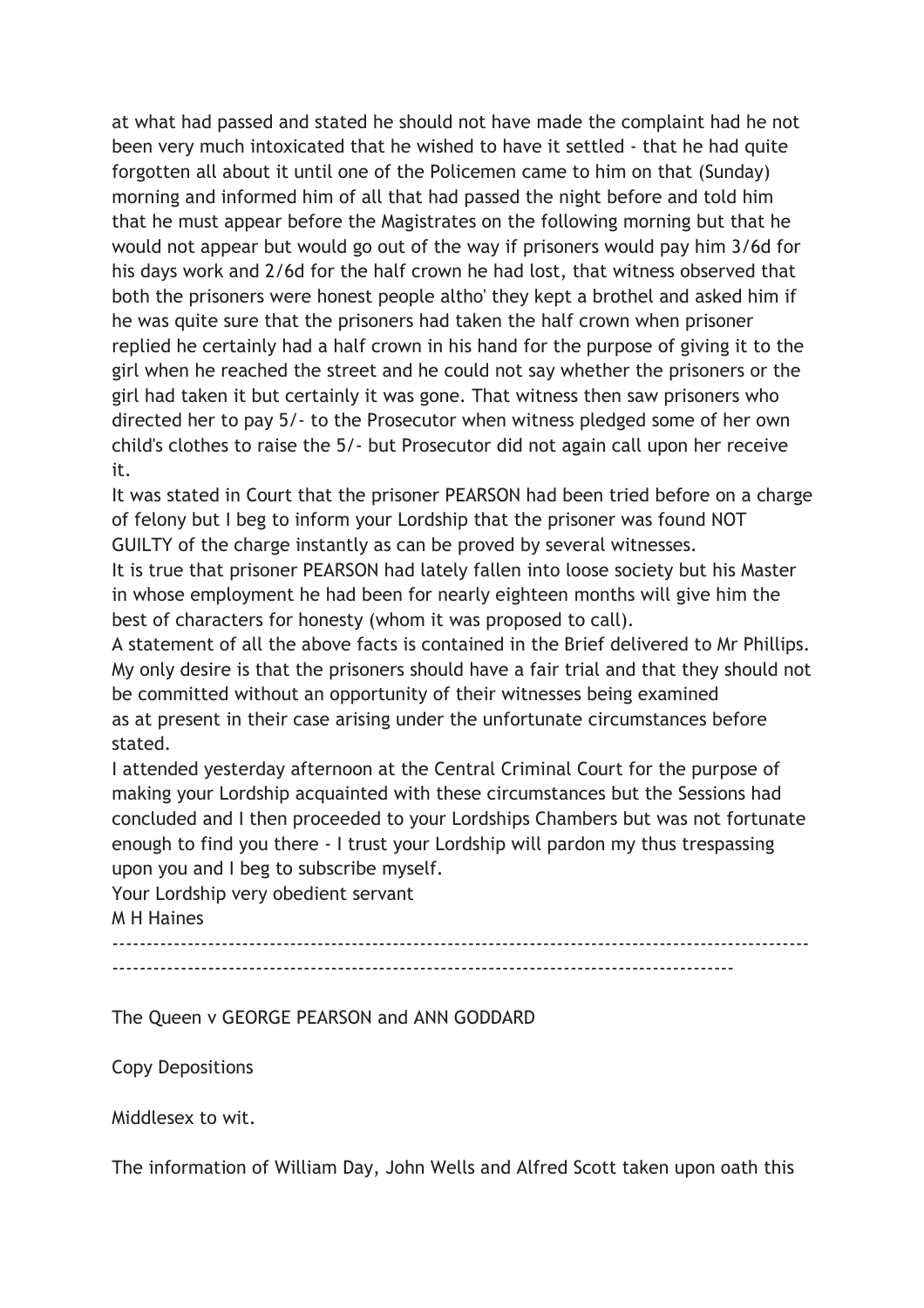5th day of May in the year of our Lord One Thousand Eight Hundred and Thirty Eight at the Police Office, Worship Street, in the Parish of Saint Leonard Shoreditch, in the county of Middlesex before me Robert Edward Broughton Esq. one of Her Majesty's Justices of the Peace in and for the said county of Middlesex , on the examination and in the presence and hearing of GEORGE PEARSON and ANN GODDARD brought before me and charged with felony.

The said William Day on oath says I live at No 23 Turners Place, Wenlock Road City Road I am a labourer at the City Saw Mills. On Saturday night last (28th April) at about half past eleven oclock I was passing down the City Road, I met a female who asked me to go home with her, which I consented to do, on going along I agreed to give her three shillings for allowing me to go with her for a certain purpose, out of which she agreed to pay for the room, she took me to the house No 7 Swan Passage Plummer Street City Road she took me upstairs into a room on the first floor she then demanded four shillings of me, saying that she had a shilling out of it to pay for the room. I refused to give her that sum it being one shilling more than I agreed to give her, I then said I wanted to go, she said I first must pay for the room, which I refused to do so, she then opened the door and went down stairs - I followed her, I heard her say he will not pay me - before I got to the bottom of the stairs the prisoner GEORGE PEARSON came out of a back room on the ground floor - he came up to me and struck me a violent blow in the left eye, saying at the same time " you B\*\*\*\*\*\*d I'll make you pay for the room" - from the violence of the blow I fell upon the stairs - I had a great coat on at the time buttoned up to the top which he tore quite open, there were three other men in the room at the time together with the prisoner ANN GODDARD, while the prisoner PEARSON was holding me down on the stairs the other prisoner came upo and scratched me on the side of the neck, and took a half crown from out of my left hand waistcoat pocket - I did not see the half crown in her hand, but I missed directly she took her hand from out of my pocket - during this time the prisoner PEARSON was pulling at my watch, but I held it so tight that he was unable to get it off my fob - he gave me two more violent blows upon my breast - I called out "Police" several times as loud as I could - PEARSON then let me go - and I went into the Court and proceeded to the Station House to fetch an Officer - I got the assistance of two officers who went back with me and took the prisoners into custody - I had been drinking on that night , but I was not drunk, and I know perfectly well what I was about - while I was giving the prisoners into custody PEARSON said " here's three shillings for the half crown, which we took away from you, as I don't want to be given into custody." signed

W Day

------------------------------------------------------------------------------------------------------ ---------------------------------------------------------------------------------------------------

John Wells on oath says, I am a Police Constable No 94 on Sunday morning last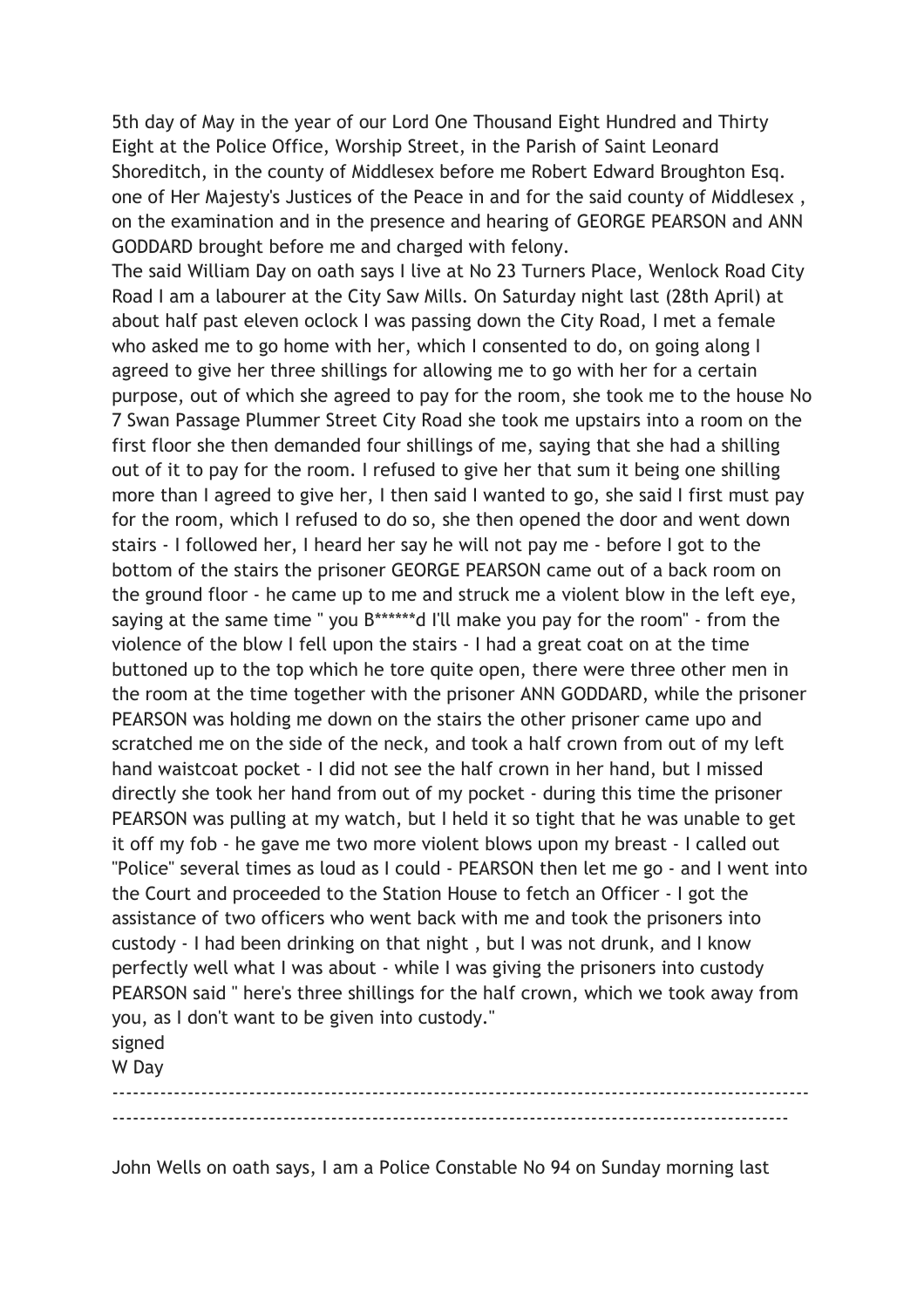about one o'clock I was on duty in the New North Road - from information I received from the last witness whose left eye appeared very much cut and bleeding, I proceeded in company with PC No 117 to the prisoners house - the street door was open and we went in - there were four men in the back room on the ground floor - the prisoner PEARSON was one of them, whom I took into custody - in a few minutes the female prisoner came in with some beer - and I took her into custody - the prisoner PEARSON said " here's three shillings for you rather than I'd be locked up" offering them to the last witness at the same time - I searched the prisoner PEARSON and found upon him four shillings. signed John Wells.

------------------------------------------------------------------------------------------------------ ------------------------------------------------------------------------------------------------------ Petition of GEORGE PEARSON and ANNE GODDARD - 1838

To the Right Honourable Lord John Russell Her Majesty's Principle Secretary of State for the Home Department

The humble Petition of GEORGE PEARSON and ANNE GODDARD prisoners in Her Majesty's gaol Newgate.

## **Sheweth**

That your petitioners were tried on a charge of felony and assault at the Central Criminal Court on the twenty first day of May when your Petitioners had with considerable difficulty raised sufficient funds to engage the professional assistance of an eminent advocate Mr C Phillips.

That your Petitioners were prepared with witnesses who were in readiness in the said Court one of them for several days and the other for three days to prove that your Petitioners were perfectly innocent of the charges alleged against them except the charge of assault which your Petitioner admit although they had some ground of palliation for committing the same.

That when your Petitioner were put upon their trial your Petitioners were cruelly disappointed to find that the said Mr Phillips did not appear to defend them owing to his engagement in another Court.

That Mr Duane most humanely exerted himself in behalf of your Petitioners but owning to the circumstances of your Petitioners brief having been placed in his hands on the eve of the trial it was practicably impossible for that Learned Counsel to do your Petitioners justice which in fact is fully borne out by the circumstances of his not having called any one of the three witnesses subpoenaed on behalf of your Petitioners as he was mistructed in his brief to do and the evidence of the Prosecutor remained un[ ]cted and your Petitioners were found guilty of both charges and were sentenced to fifteen years transportation.

That your Petitioners having been prepared with good and respectable evidence to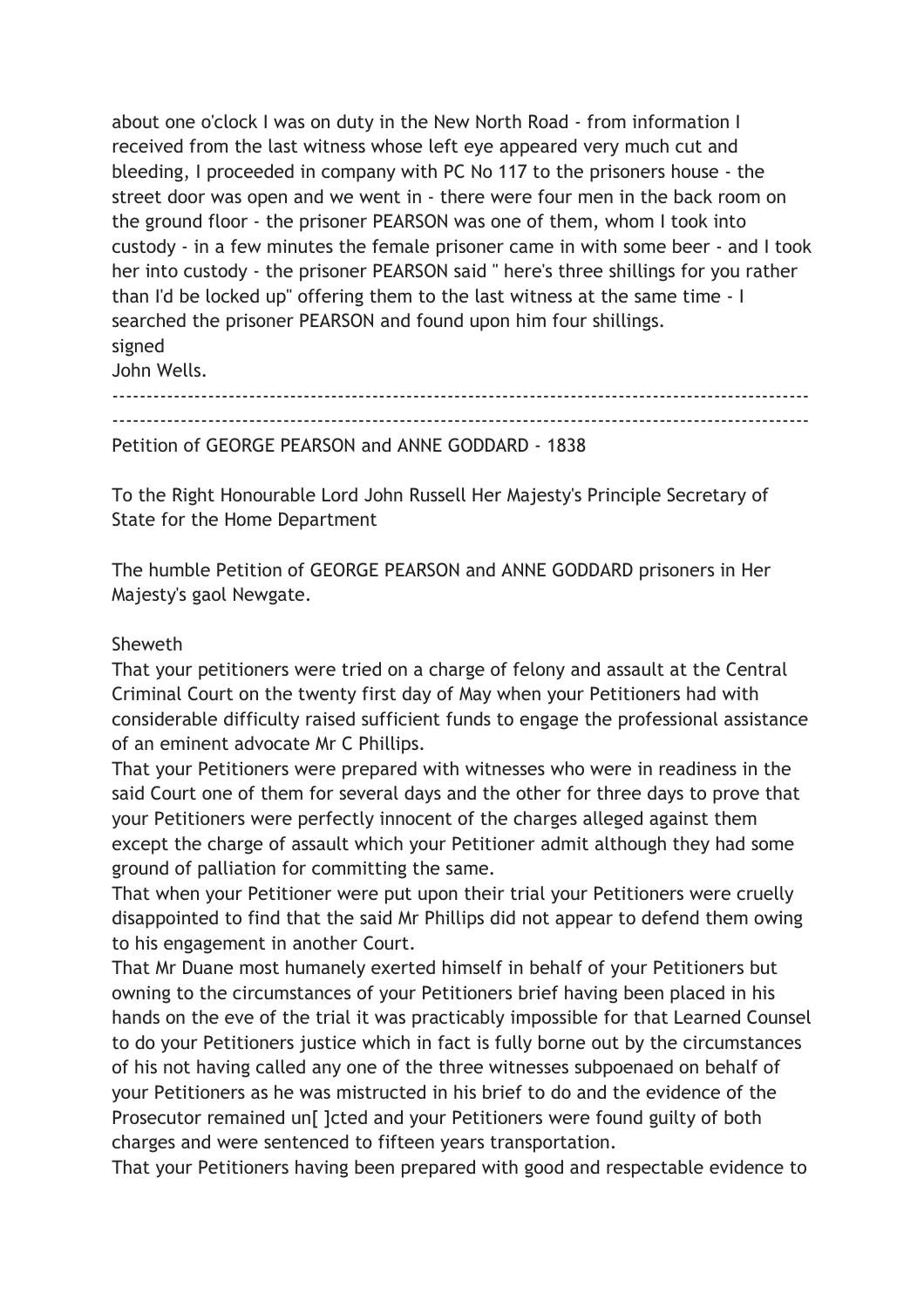prove that they are not guilty of the charge of felony and the same not having been called whereby your Petitioners were d[ ]ed that justice to which they in common with all Her Majesty's subject are entitled and that moreover that without any blame whatsoever of their own - but arising from circumstances altogether beyond the control of your Petitioners.

Your Petitioner humble pray your Lordship to grant to them a fresh trial if the same be practicable or to do whatever else to your Lordship may seem meet.

M H [ ] 12 New Inn Solicitor for the Prisoners ------------------------------------------------------------------------------------------------------ ---------------------------------------------------------------------------------------------------

Newgate 2nd July 1838

## Honoured Sir,

In the great distress I am in I hope that you will forgive me for entreating your interest in my behalf with Lord John Russell for a mitigation of my hard sentence - I acknowledge my faults in living in bad company and having to do with a house of ill fame but I was a butcher by trade as well and can have a good character from my Master - The Prosecutor hired a room and refused to pay for it and I scuffled with him to get the money that I had a right to for which I was taken up and tried and sentenced to fifteen years transportation which is as much as if I had been found guilty of some horrid crime - If I is to be punished for keeping the bad house it was no part of the charge and it should not be forgotten that the Prosecutor by coming there encouraged the keeping of such houses - I felt confident before my trial that I should be acquitted from the evidence of my witnesses and besides I had engaged Mr Phillips at 3 guineas all the money I had gave the Brief to a Junior Council and who refused to call a single witness to my character or for the facts which took place - You know Sir the respectability of my family and if it should please the Government to mitigate my punishment I will promise to give up my wild ways and live honestly and soberly - I have now been confined since the 14th May and during the time I have been in Newgate , Mr Cope will speak to my good character - I know not if such a thing is possible but I should be satisfied with a new trial so that the whole case might be fairly heard.

My Lawyer and other friends have applied to Lord John Russell and if your Honourable Sir would likewise apply I cannot think he would refuse to it from Honoured Sir.

------------------------------------------------------------------------------------------------------

Your unfortunate Servant George Pearson